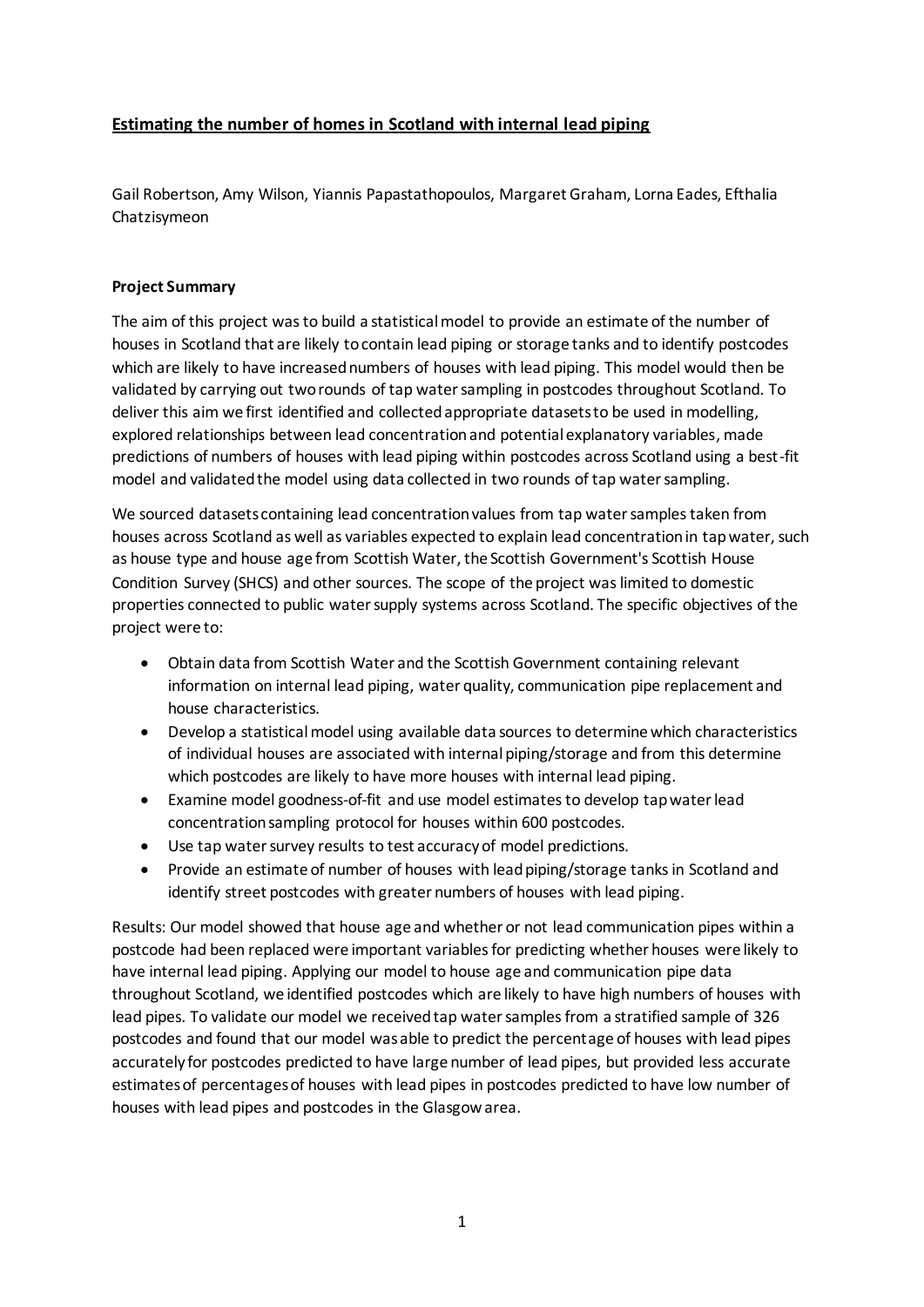

Figure 1. Map showing predicted numbers of houses with >1 µg/l for 70,180 street postcodes including house age data. Green represents areas with no explanatory variable data

Using our model to extrapolate the results across Scotland, our best estimate for the total number of houses in Scotland with lead piping was between 273,751 and 264,532 households (this varies depending on whether we include all postcodes with age data or only those in which >10% houses have age data). We also estimate that the maximum number of households with lead piping (according to the upper level of a 95% prediction interval given by the model) lies between 1,397,912 and 1,232,554. Making predictions for all postcodes with explanatory variable data may lead to some inaccurate estimates if only a small proportion of houses in the postcode had age data. Only making predictions of number of houses with lead piping in postcodes in which more than 10% of houses had an age estimate leads to more accurate estimates of numbers of houses with lead pipes. Hence our estimate of 264,532 houses with lead pipes in Scotland is likely to be more accurate (with upper range of 1,232,554 according to 95% prediction intervals) (Figure 1).

Key recommendations:

 Data: The model developed in this study was based on data that did not cover all postcodes in Scotland. In some postcodes the data available was limited and potentially biased (e.g. by the method of collection). There are other possible variables that may impact the probability